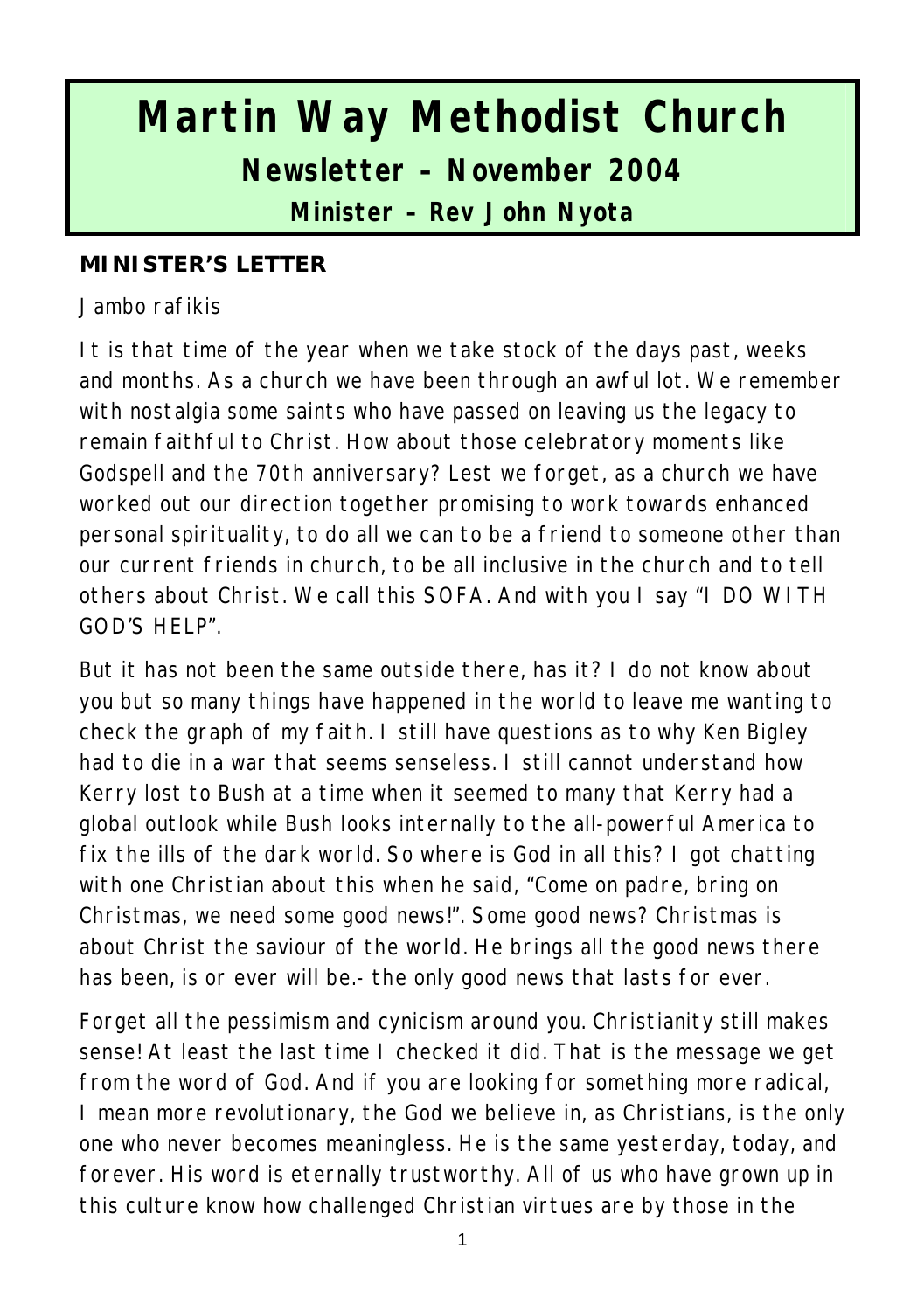scientific world. The psalmist (119) explains that he has vigorously engaged his mind to it, meditated on it day and night, analysed the data and submits the following:-

• Metaphysically Christianity is solid, objective, dependable and real.

Vs 96 we read, "To all perfection I see a limit but your word is boundless". It has an enduring quality. It has come to us through many people and different historical times so as to be enduring yet always sharp and relevant, transcending times and places.

• Ethically, Christianity gives us an objective nature to morality and righteousness.

God's word is the norm, the moral standard (measure) by which our opinions and actions are to be judged. And it is not abstract. God chose to speak to a specific people, in a specific land with a specific culture at a specific time. By picking the Israelites, he set a paradigm for his righteousness that shows us what he wants, his priorities and values.

• Epistemologically, Christianity is real and the God it proclaims is real.

He is the creator of human beings, me and you, and the earth which we can touch and feel and live in. Truth is not about accuracy but reality. Thus far therefore we can trust in it and rely on it as ultimate in what it refers to.

• Emotionally Christianity is a joyful act.

For one reason did God create man, to have fellowship with him. Obeying him is freedom par excellence. The psalmist has fallen in love and can do anything happily that his lover asks of him.

• Behaviourally, Christianity is doable!

The psalmist has decided to live Christianity. He is not going to shout from the rooftops but is going to let his whole life be dominated by this word. He is wholeheartedly committed to his new lover.

Why is it so important to restate this at this particular time? We are living at an age in history popularly known as post-modernity. It is an age where nothing is true and everything is relative. After the age of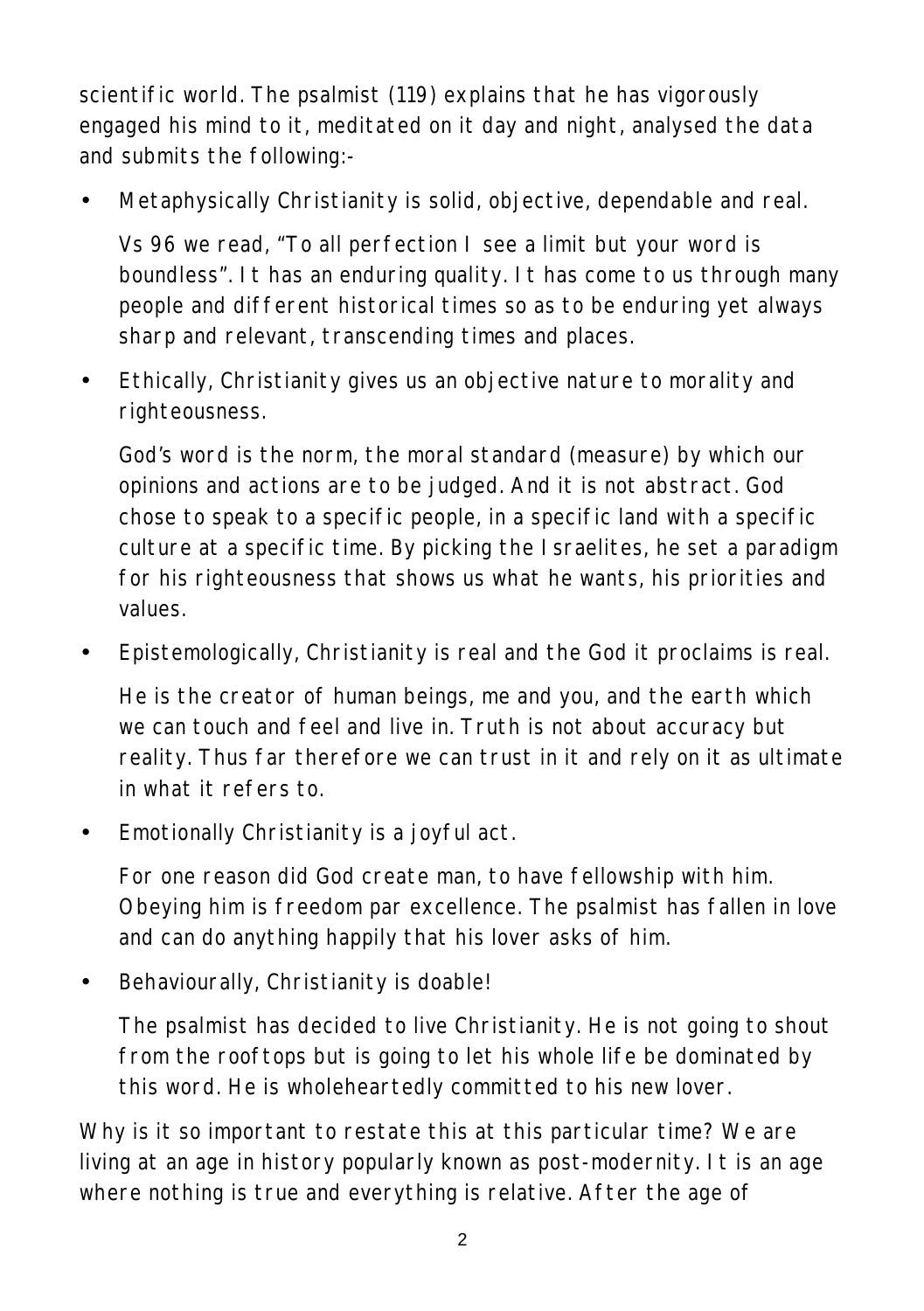modernity where science and technology failed in eliminating all the problems and managing the world, a new fallacy has been born that you let me stay with my opinion and I respect yours provided you do not attempt to convert me to your own. It is a merry-go-round era: sample every culture but do not expect anything, religion included, to give you certainty; a worldwide view that asserts there is really no reality only image (cf. Ginger Spice), no morality only opinion, no eternity only the circus of the present. How deceived! It is an attempt to live on the staircase. Unfortunately Christians are being sucked into this mode in their millions.

I hate fundamentalism and would never want to be counted as one. Any claims that there should be no rapprochement with other religions is unchristian to say the least. Nevertheless the other extreme that moves to claim that Our God is anywhere equal or one with the rest is something I am worried about. It is that which has made Christians lose their stamp and glamour. In their thinking that watering the truth would make them more fashionable they have lost any standing. Give me back that colourful old religion. Now didn't I get carried away by that conversation? May the Lord help us to have the fullest joy this Christmas, a joy that stays with us individually as we go on working out our faith. And may there be cause to celebrate in the new year as we move out to become a SOFA church. Amen!

*John*

#### **THOUGHT FOR THE MONTH - DECEMBER**

I heard on the "Today" programme an interview with Bob Geldorf about the twentieth anniversary of his Live Aid effort to help the starving in Africa. It was said that the song "Do they know it's Christmas?" which was top of the charts then, is being revised this year to be released again in December. Perhaps a more appropriate question would be, "Do they know what Christmas is really about?" It may well be that some people would be quite surprised to discover that Christmas has any association with religion. To confuse things even more, hot cross buns are being sold at the same time as mince pies. No doubt Easter eggs will be around soon! Our local Safeways started selling Christmas goods at the end of August, but I'd been receiving Christmas catalogues a couple of months before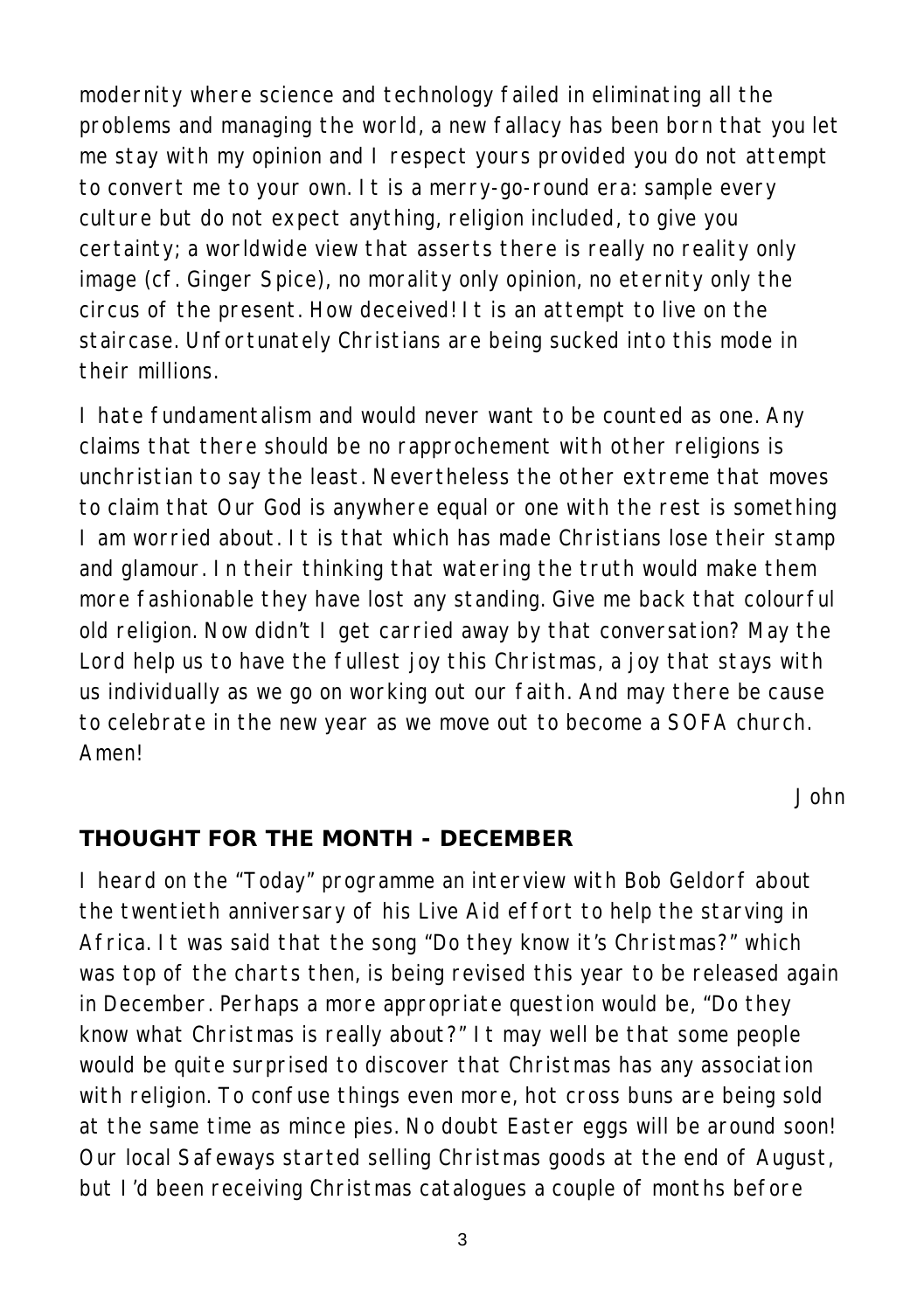that. What a contrast to my young days when Christmas preparations did not begin until December and the Christmas holiday consisted of Christmas Day and Boxing Day - then straight back to work. There was no talk of stress in those days!

But despite the changes and however commercialised Christmas may become, Jesus will never be completely excluded.

If you strain your ears you can catch the sound of sleigh bells; and if you have sensitive hearing , you may even catch the sound of church bells. And if the ears of your spirit are tuned correctly, you may even hear the infant cry of a baby in a manger.

What is the real meaning of Christmas? God became one of us so that we might find the way to become something like him.

*The smoother the water the clearer the reflection - and that's our life in Jesus*

*Bill Cox*

### **LETTER FROM THE CHAIRMAN OF THE SW DISTRICT**

October 2004

Dear Friends,

As I write the days are drawing in and the autumn leaves are falling. The year is coming towards its end. In the Church's calendar, there are a number of significant commemorations. 31 October is for many Protestant churches observed as 'Reformation Sunday' - commemorating the date in 1517 when Martin Luther nailed his 95 Theses to the door of the Schlosskirche in Wittenberg and sparked the movement for the reform of the mediaeval Church. On 1 November we celebrate All Saints' Day and on 2 November All Souls' Day. Quite a number of churches hold services around this time , to which they invite those whose loved ones have died during the previous year to join in a time of worship, reflection and commemoration.

All Souls' Day offers an opportunity to remember that 'we are surrounded by so great a cloud of witnesses', and that the saints are real women and men of every age in whose lives we can glimpse heaven in our midst. And whatever reservations some of us may have about 'praying for the dead',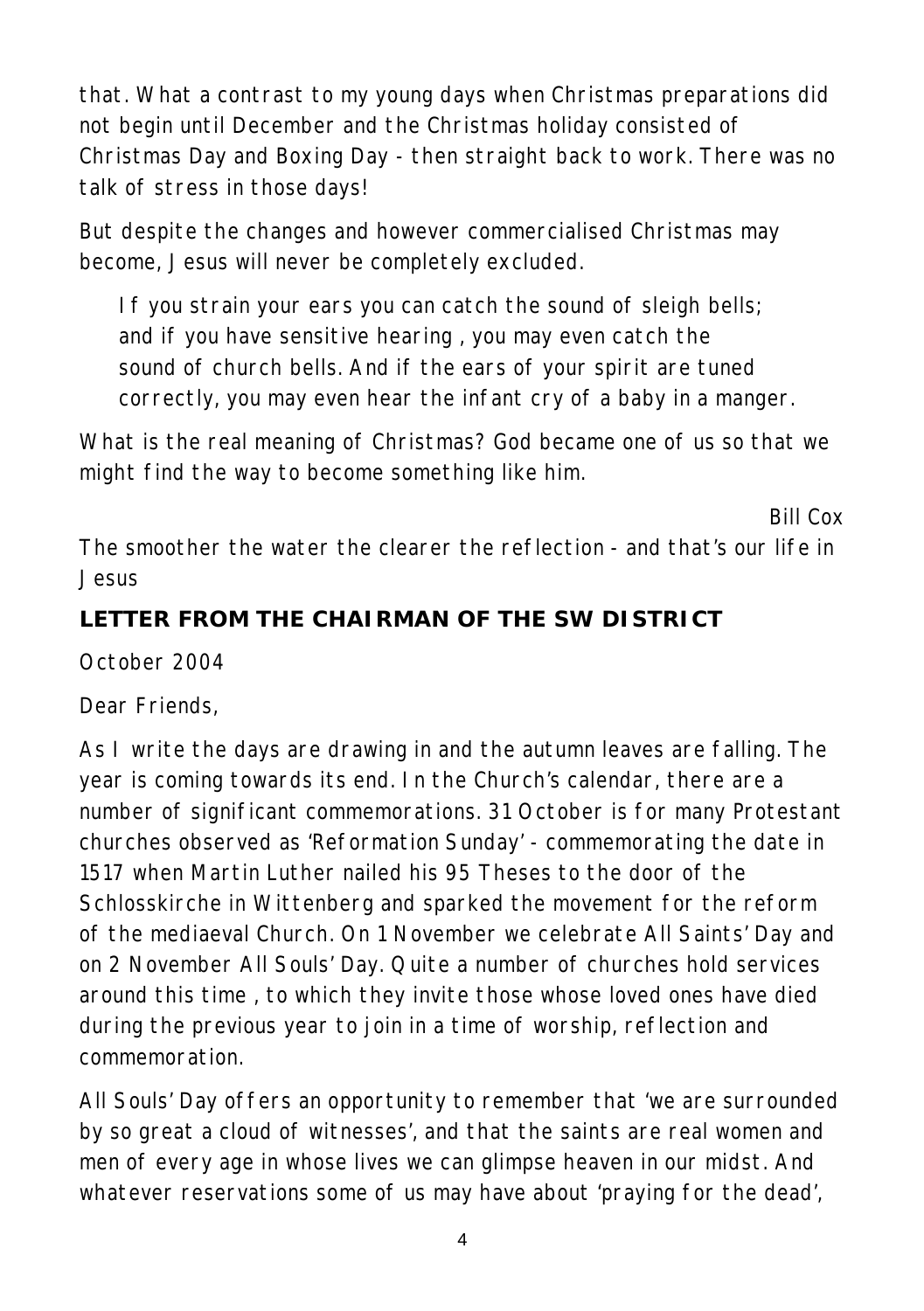All Souls' Day allows many people to do justice to their feelings of loss for those they have loved and what is often the ongoing work of grieving. Even that great Puritan divine, Richard Baxter, can write - and we can sing:

> As for my friends, they are not lost; The several vessels of thy fleet, Though parted now, by tempests tossed, Shall safely in the haven meet.

> > *(Hymns and Psalms, 495)*

There is a further secular echo of this theme later in November when we observe Remembrance Sunday. And, as the author of the Letter to Hebrews writes, I could go on. On 27 January, we now have Holocaust Memorial Day; and the events of 11 September 2001 have now evolved a new commemoration of their own.

All this intrigues me. In Victorian times, death was ever present, and extravagant and very public ceremonies surrounded it. At the beginning of the twenty-first century, we have a very different attitude. It is not that our feelings of grief are any less raw and real; but they have become less public and shared. Perhaps we have privatised death, as we have privatised so much else. It is as though the British disease is terminal embarrassment. People from other cultures and countries can offer us much here in terms of communal solidarity and what it means to affirm the harsh realities of death in the midst of life. Central to this is our understanding of hope.

Over the last few years Christian Aid has adopted the slogan 'We believe in life before death' in its advertising and publicity. It is a neat reversal of what non-Christians would expect as a fundamental Christian claim: that we believe in a life after death. Such faith is rooted in what we know of the loving purposes of God through the suffering, death and resurrection of Christ, and how the encounter with the risen Christ became the driving force galvanizing those earliest Christian communities in worship, mission and service. This restless, surging power of God touches all of life. This means for me that grace and the celebration of life, rather than dread and the fear of death, become the motivators of life and action. The Christian message does not warn people how to be saved out of this wicked world; it invites them to feel at home in it, to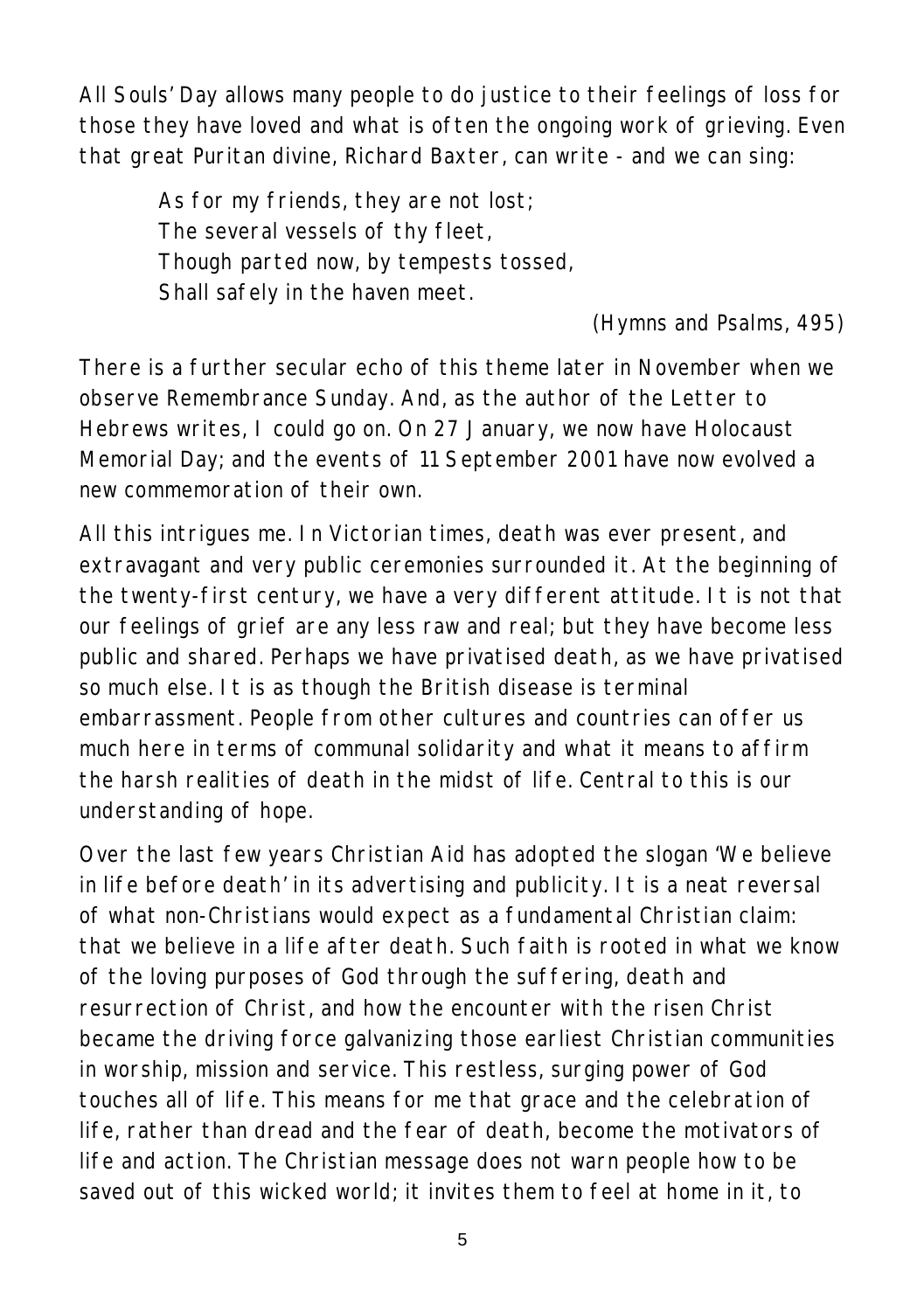reverence it, and to practise the disciplines of sharing its good things with others, particularly with the poor of the earth.

A theology of death, which postpones hope to the epilogue, has always been a tool in the hands of the powerful to make us think less of this vale of tears. Why bother to pray and struggle for change, they say, when your reward is to be discovered elsewhere? But a theology of life claims our attention in the here and now in the light of God's call to us to live as God's grateful people - with joy and hope and love for the world and our place in it. A few words of the American poet Walt Whitman say it in a nutshell:

> This is what you should do: Love the earth and sun and animals, despise riches, give alms to everyone who asks; stand up for the stupid and crazy; devote your income and labour to others, hate tyrants; argue not concerning God, have patience and indulgence towards the people, re-examine all you have been told in school or church or any book, dismiss what insults your very soul, and your flesh shall become a great poem.

With best wishes

Yours ever

#### *John Swarbrick*

#### **THE TUG OF GOD**

There's a lovely little story about a boy who bought himself a kite for his birthday. He'd got his birthday money and went running to the shop to buy this big red kite he'd had his eye on for some time. The happiest boy in the world, he hurried off to the park to try it out. The wind was very strong that day, and he let out some string, and a little more string, and a little more string, until the kite was so high and so far away you couldn't even see it any more. When you looked at the boy, all you could see was a very happy child running along with some string in his hand.

A very respectable and rational-looking man in a business suit was walking past and asked what the boy was doing. "I'm flying a kite", said the boy.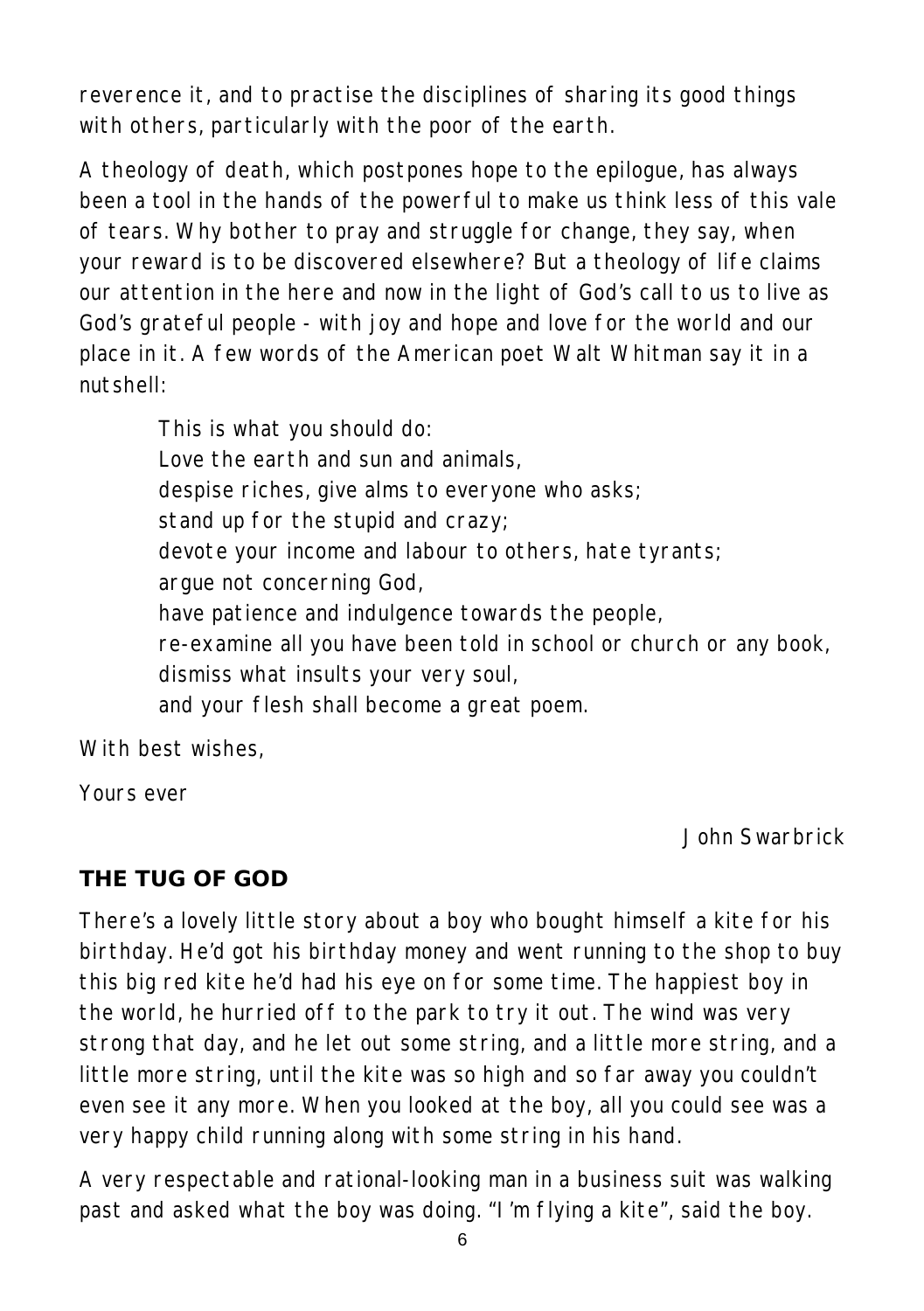"Flying a kite?" replied the man, "I don't see a kite and you don't see a kite. How do you know there's a kite?". The little boy looked at the man very sternly. "I know there's a kite, sir, because I can feel the tug!"

The same could be said of belief in God. There are those who would say you can't see him: how do you know there is a God. What better reply than, we know there's a God because we can feel the tug.

But how often we lose the wonder of the tug in the busyness of our everyday lives. Sometimes it's as if we've even dropped the string. As we get close to Christmas life can become even more frantic and the time of year when we should be especially thinking of God and celebrating his love for us becomes the very time he gets pushed further away. God is always trying to draw us to himself, gently tugging at our lives, letting us know he's there. How important it is that we make space in our busy lives to feel that pull, to sense the joy and wonder of it.

#### *Rev Stephen Bailey "Buckland Parish Magazine" December 2003*

A little fellow in a slum in Bujumbura, Burundi was being teased by another boy. "If God loves you, why doesn't he take care of you? Why doesn't God tell someone to bring you shoes and a warm coat and better food?" The little boy thought for a moment. Then, with tears starting in his eyes, he said "I guess He does tell somebody, but somebody forgets"

Being heard is so close to being loved that for the average person they are almost indistinguishable

#### *David Augsburger*

## **JUST A LITTLE RED TAPE**

The Lord came to Noah, in Canada, in the year 2003. Earth was wicked and overpopulated. The Lord instructed Noah to build another Ark and save two of every living thing along with a few good humans. "Here's the blueprint," said the Lord. "Hurry - in six months I start the unending rain for 40 days and 40 nights".

Six months later the rain started. The Lord looked down and saw Noah weeping in his flooded yard - and no Ark. "Noah", He roared, "Where is the Ark?" "Forgive me, Lord," begged Noah. "Things have changed, I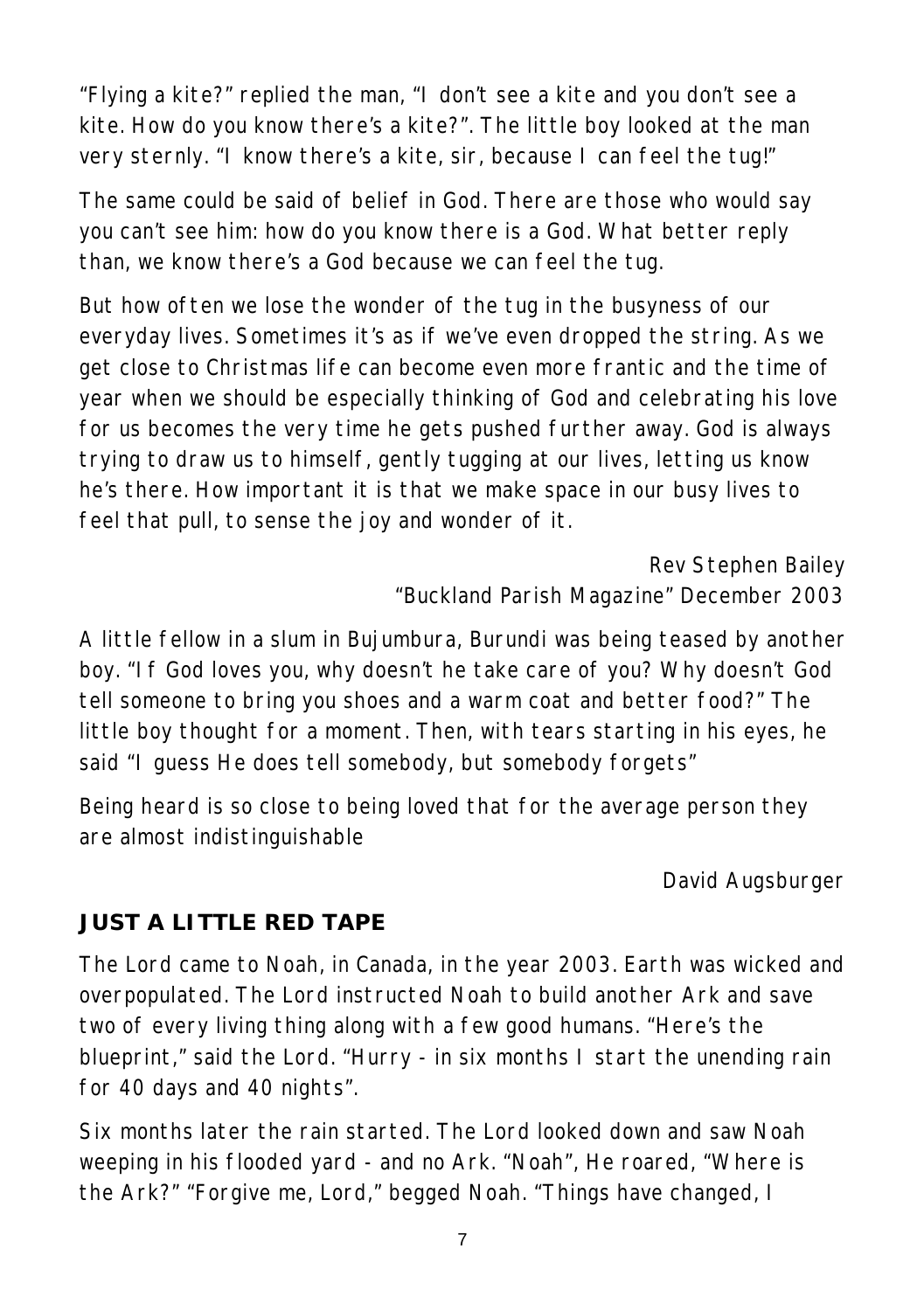needed a building permit. I have been arguing with the inspector about the need for a sprinkler system. My neighbours claim that I have violated the neighbourhood zoning laws by building the Ark in my yard and the height limitation being exceeded. We had to go to the Development Appeal Board for a decision, then Transport Canada and the Department of Highways and Hydro wanted a bond posted for the future costs of moving power, trolley and other over-head obstructions, to clear the passage for the Ark's move to the sea. I argued the sea would be coming to us, but they would hear nothing of this,"

"Getting the wood was another problem. There's a ban on cutting local trees in order to save the spotted owl. I tried to convince the environmentalists that I needed the wood to save the owls. No go! I gathered the animals, but then I got sued by an animals rights group. They insisted that I was confining wild animals against their will. As well, they argued the accommodation was too restrictive and it was cruel and inhumane to put so many animals in so confined a space.."

Environment Canada decided that I could not build the Ark without filing an environmental impact statement on your proposed flood. I'm still trying to resolve a complaint with the Human Rights Commission on how many minorities I'm supposed to hire for my building crew. The trades union wants me to hire only Union trades-people with Ark building experience. To make matters worse, Canada Customs and Revenue Agency seized all my assets, claiming I'm trying to leave the country illegally as well as with endangered species. So forgive me, Lord, but it would take at least ten years to finish this Ark".

Suddenly the skies cleared and the sun began to shine. A rainbow stretched across the sky. Noah looked up in wonder. "You mean you're not going to destroy the world?" he asked. "No", said the Lord. "Your government beat me to it"

*Robert Haigh "St. Cuthbert, Wells parish magazine" September 2003 Evangelism as listening is incredibly important in this day and age.*

*Martin Cavender*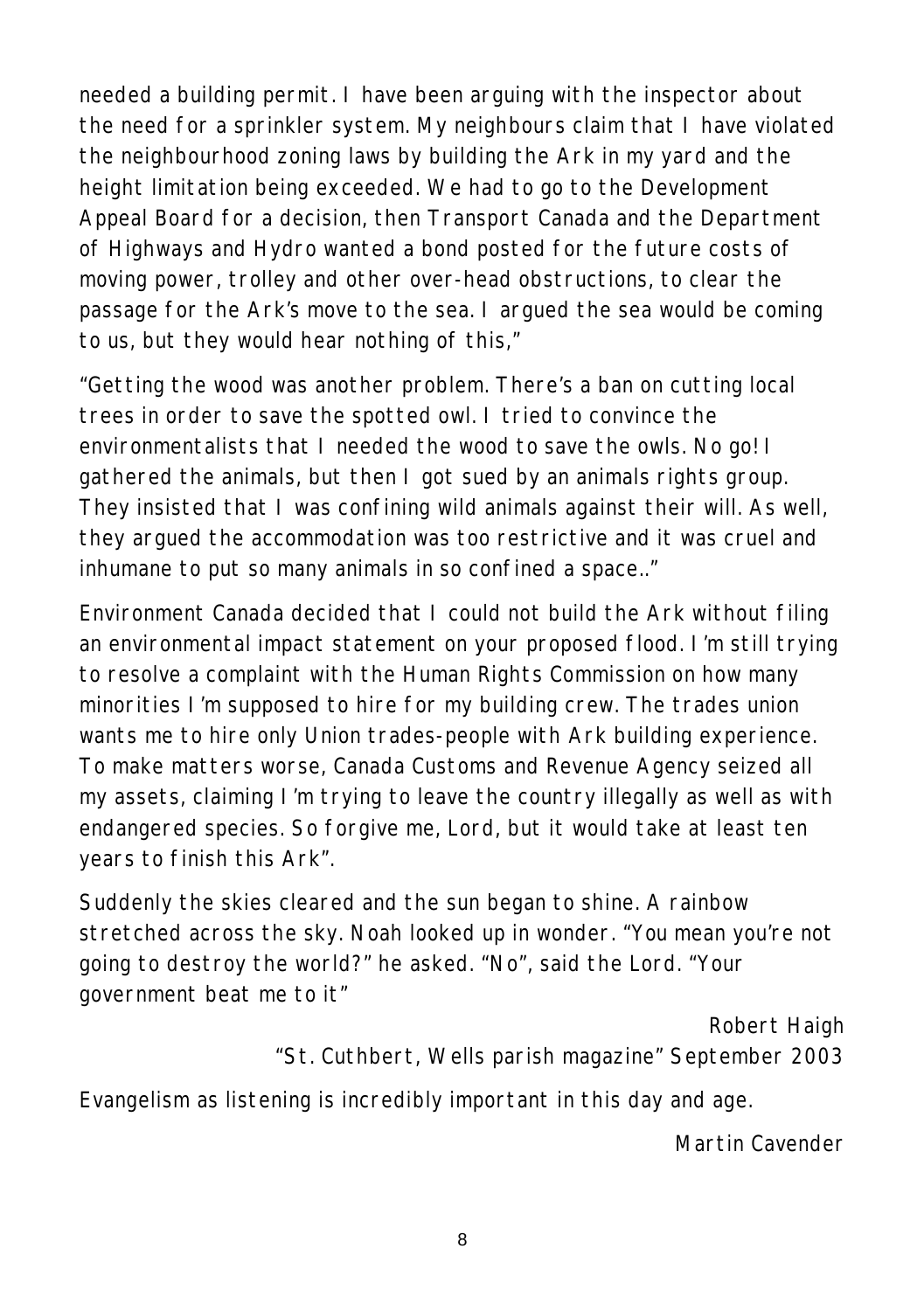#### **THE DIFFERENCE**

I got up early one morning and rushed right into the day; I had so much to accomplish that I didn't have time to pray. Problems just tumbled about me, and heavier came each task. "Why doesn't God help me?" I wondered. He answered, "You didn't ask." I wanted to see joy and beauty, but the the day toiled on, grey and bleak. I wondered why God didn't show me. He said, "But you didn't seek." I tried to come into God's presence; I used all my keys at the lock. God gently and lovingly chided, "My child you didn't knock." I woke up early this morning, and paused before entering the day, I had so much to accomplish that I had to take time to pray.

*A Franciscan Benediction*

May God bless you with Discomfort...

At easy answers, half-truths and superficial relationships

May God Bless you with Anger...

At injustice, oppression, and exploitation of people,

so that you may work for justice, freedom and peace.

May God bless you with Tears...

To shed for those who suffer from pain, rejection, starvation and war, so that you may reach out your hand to comfort them and to turn their pain into joy

And may God bless you with enough Foolishness...

To believe that you can make a difference in this world, so that you can Do what others claim cannot be done.

Amen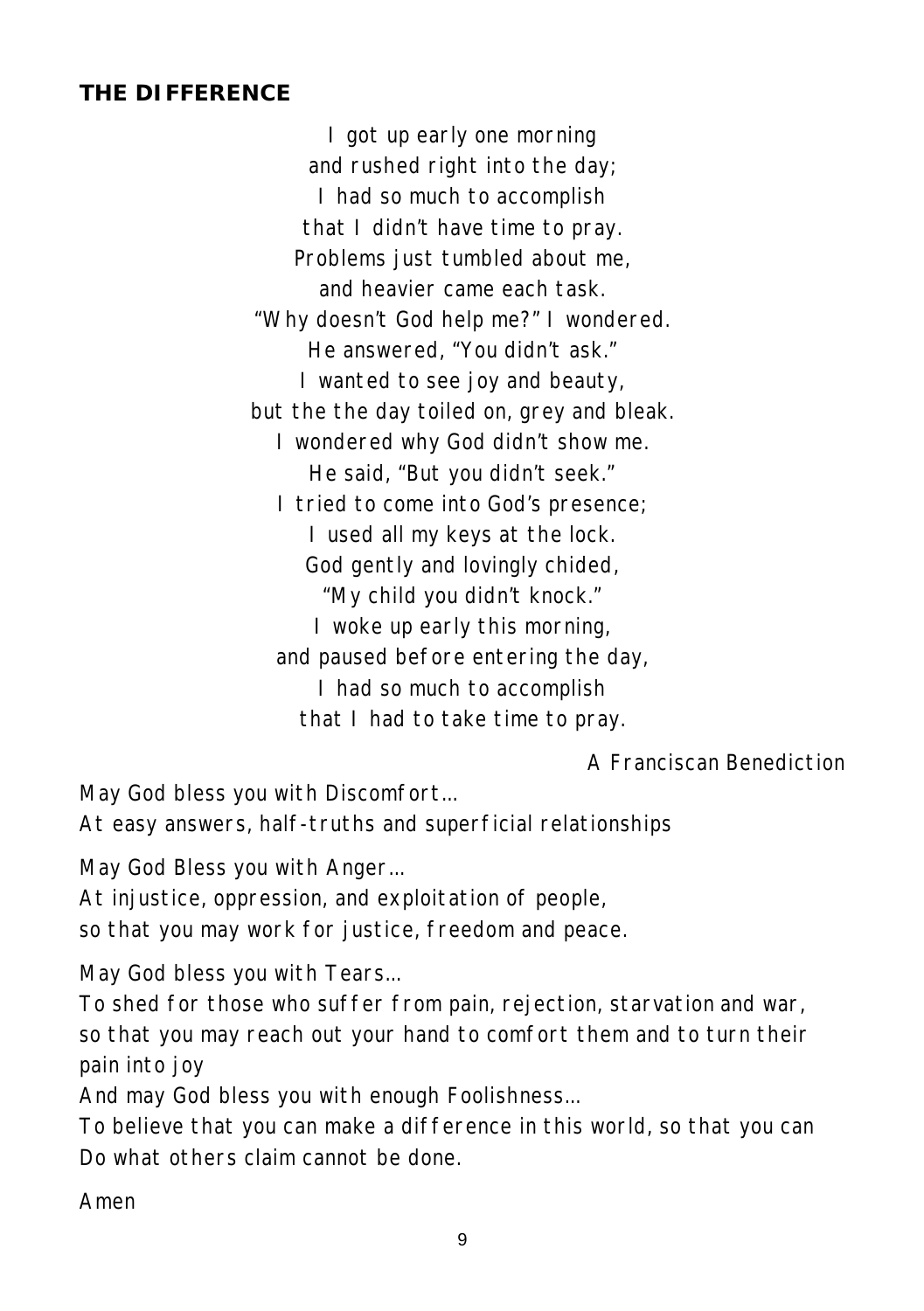## **QUOTES FROM OUR ARCHIVES - DECEMBER/JANUARY**

**17 January 1935** Envelope system: Mr Lawrence proposed and Mr Tigg seconded that the Envelope System of contributing to Church funds should be adopted

**20 January 1936** Sunday School had commenced 1935 with 84 scholars; 74 joined and 44 left, making total for 1936 114; staff 27; cradle roll 19

**18 January 1937** 21 enrolled Guides: 1000 eggs were collected for local hospitals and 8 large stockings were made and filled for the poor children in the East End; 18 enrolled Brownies; 9 Scouts, 30 Cubs and 2 **Tenderpads** 

**2 December 1946** Mr Gostelow had approached the minister at St. James with a view to holding a United Service on Good Friday and had received a favourable reply. He suggested that the Society Stewards should endeavour to seek the cooperation of the Baptist ministers in this respect

**12 December 1949** the Sunday School was purchasing a Pullin Film Strip projector and screen £37-15-0.

A total of 419 hours had been worked by Mr Mead on the redecoration of the rooms and the outside of the church, giving an amount of £41-18-0. It was agreed to increase the Christmas box from £1 to £2-10-0 in appreciation of his work

**30 January 1950** Now the debt on the present building had been cleared, it was proposed to start an Extension Fund.

**4 December 1957** agreed that in future the monthly Church Newsletter should be distributed free of charge and that each member of the Leaders' Meeting should pay one shilling per month to cover the cost of its production

**11 December 1957** Mr Inman reported that he had received an offer through Mr Hibberd for a Display of Dancing to be given by the pupils of Mrs Phyllis Atkins in aid of our Building Fund

**1 January 1959** the organ builder was to start installing the new organ on 5 January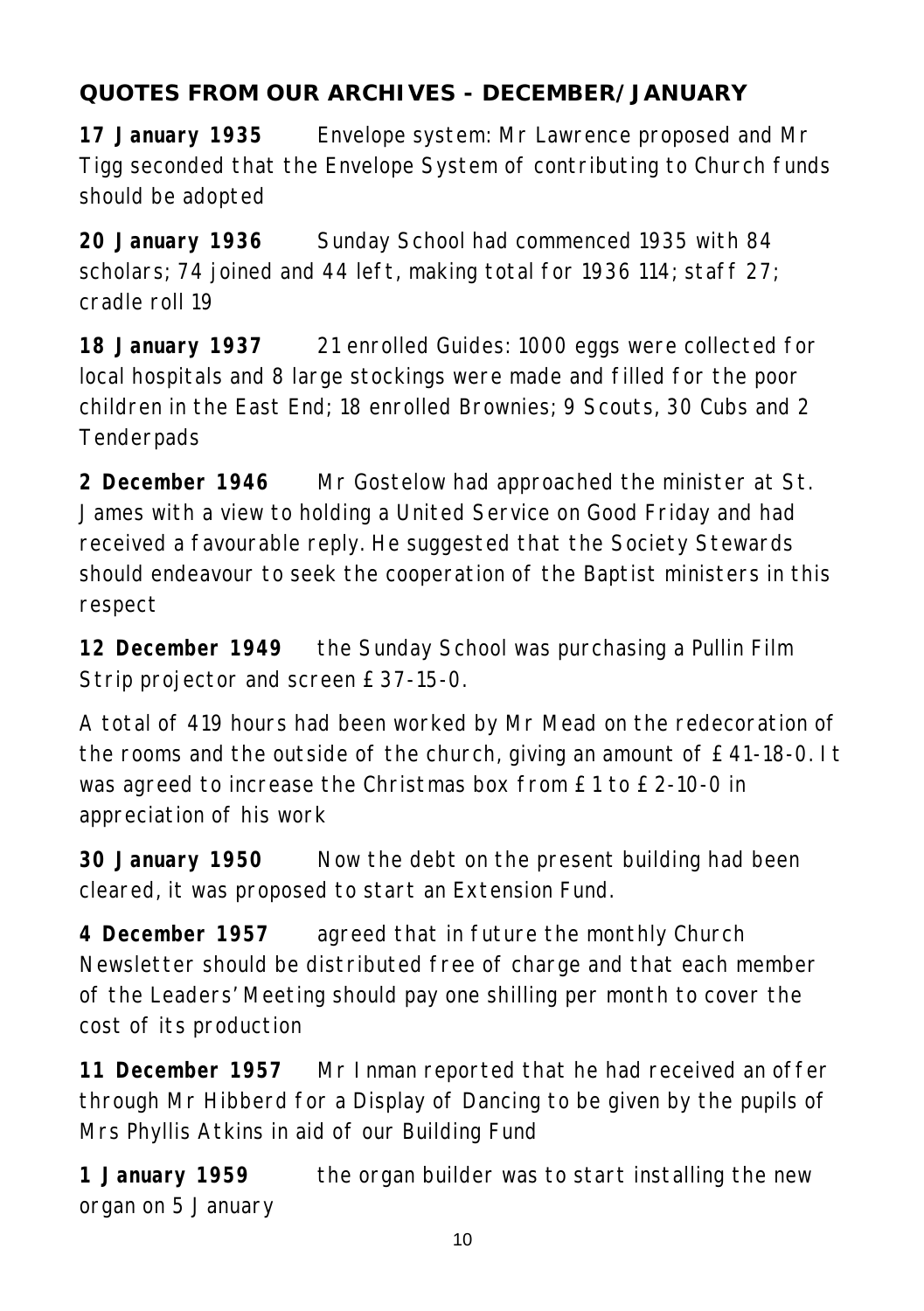**20 January 1964** The choir had 33 members, mostly ladies; they had given three concerts - a performance of "Merrie England", a Gilbert and Sullivan evening and a Sacred Concert in November which raised over £20 for the Ruxley Fund.

## **TRUE SPORTSMANSHIP**

A few years ago, at the Seattle Special Olympics, nine contestants, all physically or mentally disabled, assembled at the starting line for the 100-yard dash. At the gun, they all started out, not exactly in a dash, but with a relish to run the race to the finish and win All, that is, except one little boy who stumbled on the asphalt, tumbled over a couple of times, and began to cry.

The other eight heard the boy cry. They slowed down and looked back, then they all turned round and went back. Every one of them.

One girl with Down's Syndrome bent down and kissed him and said, "This will make it better." Then all nine linked arms and walked together to the finish line.

Everyone in the stadium stood, and the cheering went on for several minutes. People who were there are still telling the story. Why? Because deep down we know this one thing: that matters in this life is more than winning for ourselves. What matters in this life is helping others win, even if it means slowing down and changing our course.

*Evesham News July 2002*

## **PASTORAL TRAINING COURSE**

#### **6 NOVEMBER LED BY JOHN VANEK**

The theme "Could you be loved?" roused much discussion by members from all our circuit churches on such aspects as defining ourselves as 'Christian', owning up to the challenge of witnessing our faith in a secular society and of daring to venture outside our comfort zones.

After a break we divided into two groups to discuss ways of building pastoral bridges. There was a strong feel that as churches we need better media profile, that we should not be watering down our vision but communicating what we are about. Building bridges involves taking risks and also looking at 'us-ward' in a healthy way.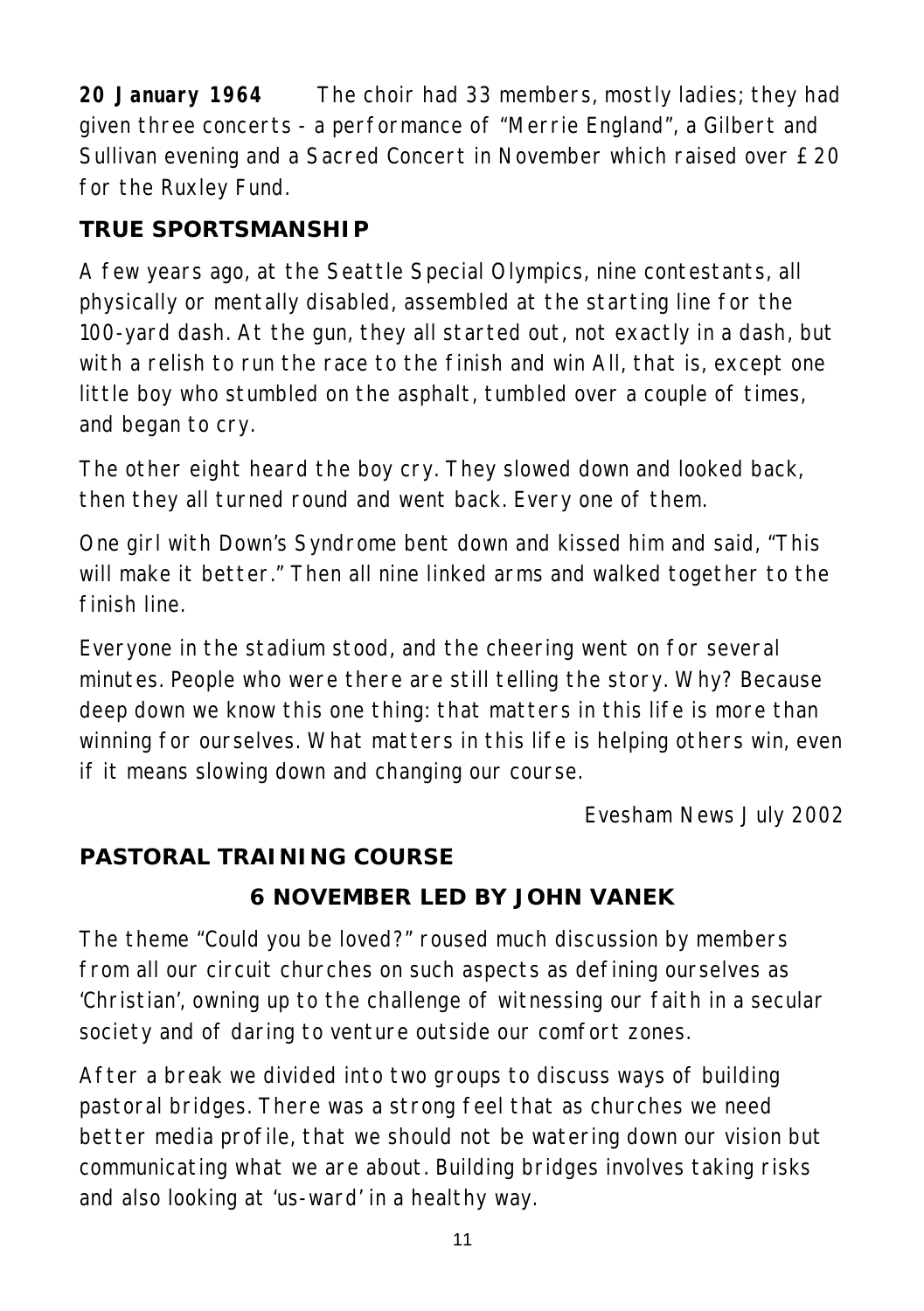As a summing up and sharing there was a keen emphasis on the need for prayer and teaching, generally to build ourselves up spiritually and affirm each other in order to feed the human resource, so that we in turn can give of ourselves in the often demanding caring role. It is always reassuring to hear how members of other churches experience the same difficulties i.e. overload, physical and mental stress, not enough willing people and yet the needs remain the same. Refreshing also to hear that prayer, teaching and bible study are the areas that need building up.

Grateful thanks to John for conducting a stimulating Saturday workshop Future training sessions will be open to all who are interested in the pastoral/caring aspect of church membership.

*Gwen Wildman*

### **THOUGHT FOR THE MONTH - JANUARY 2005**

One day ends and another begins; one week ends and another begins; one month ends and another begins; one year ends and another begins. Time rolls on relentlessly. Five years ago we were celebrating both the beginning of a new century and a new millennium. We were embarking on a new, exciting era, the twenty-first century, a new golden age! Or so it appeared, but what a mess we've made of the first four years of it.

I thought that the seemingly speedy passage of time was a sign of my years, but recently more and more younger people have been saying that time passes very quickly. No sooner have we wished each other a Happy New Year than it seems time to wish each other a Happy Christmas again.

But think about your life; it's much like time - a series of beginnings and endings. We start off at home being cared for by our parents; then comes school followed by employment. We leave home and get married. Then comes the phase of parenthood and eventual retirement and so on. Of course there are many stages in between, but all the way through our lives, one stage ends and the next begins. That is true for all of us. Make the most of each day God gives you. With each new beginning come new opportunities. May the coming year be a fruitful and fulfilling one for you however old or young you may be. May you have a year of true, inward happiness and may God's love fill your heart to overflowing.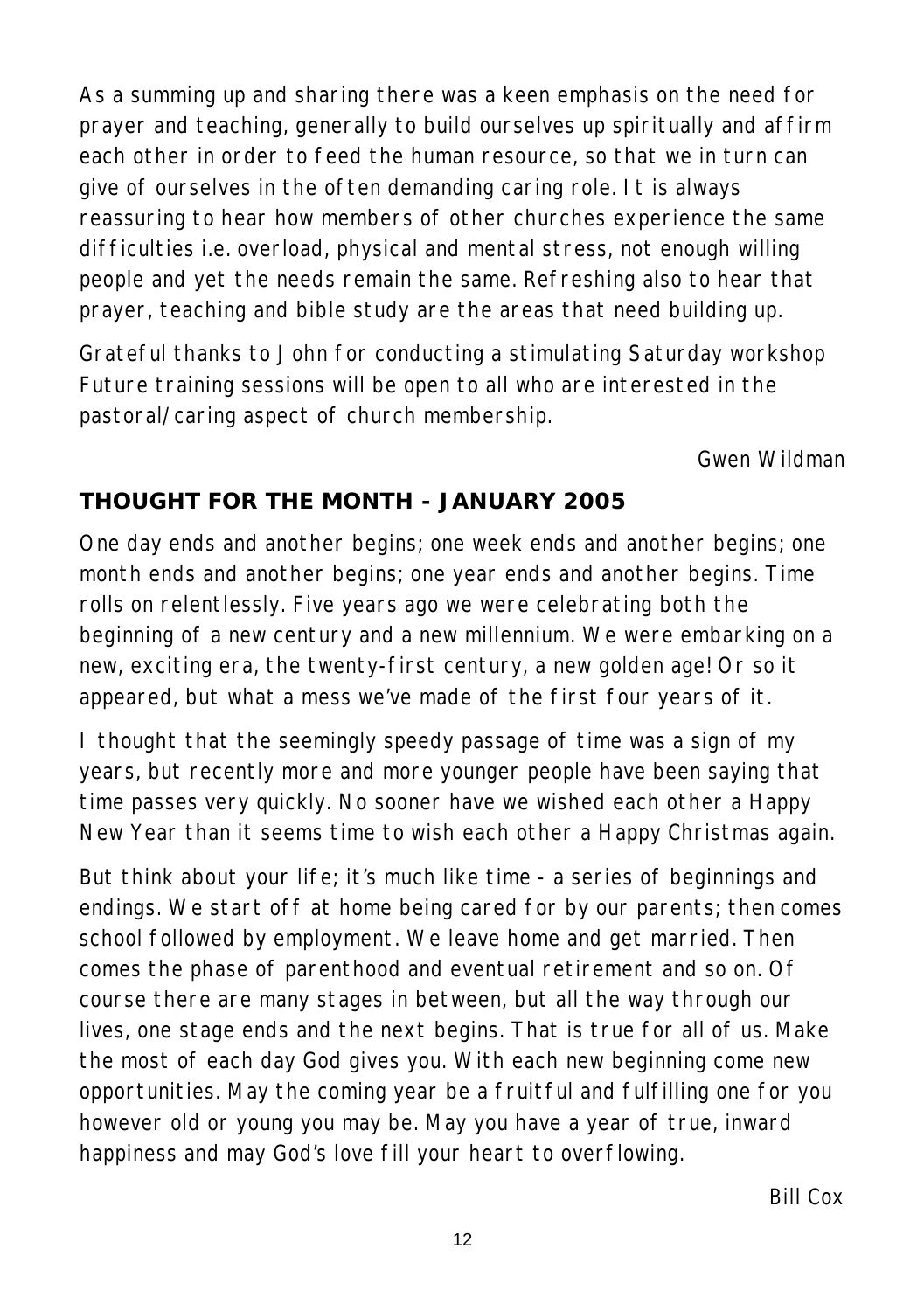## **CHURCH DIARY FOR DECEMBER**

| 1  | 07.45 pm | Midways (Joanna Bogle - Caroline Chisholm  |
|----|----------|--------------------------------------------|
|    |          | - a forgotten heroine)                     |
|    |          | Toy and Gift Service led by Rev John Nyota |
|    | 6.30 pm  | Communion Service led by Rev Stuart Veitch |
| 6  | 2.45 pm  | Fellowship                                 |
| 7  | 10.00 am | Coffee and Chat                            |
|    | 7.30 pm  | Men's Supper Club (Annual Social)          |
|    | 8.00 pm  | Time for Prayer                            |
| 10 | 12.30 pm | Lunch Club (Christmas Dinner)              |
| 12 | 10.30 am | Morning Service led by Brenda Cannon       |
| 13 | 2.45 pm  | Fellowship                                 |
| 14 | 10-12 am | Coffee and Chat                            |
|    | 8.00 pm  | Time for Prayer                            |
| 15 | 7.45 pm  | Midways (Christmas Meal)                   |
| 16 | 2.00 pm  | Seekers' Group                             |
| 19 | 10.30 am | Carol Service led by Rev John Nyota        |
|    | 8.00 pm  | SIGMA Christmas presentation               |
| 20 | 2.45 pm  | Fellowship                                 |
| 21 | 10-12 am | Coffee and Chat                            |
|    | 8.00 pm  | Time for Prayer                            |
| 24 | 5.00 pm  | <b>Christingle Service</b>                 |
|    | 11.30 pm | Midnight Communion Service                 |
| 25 | 10.30 am | Christmas Day Service                      |
| 26 | 10.30 am | Morning Service led by Rev John Nyota      |
|    | 5        | 10.30 am                                   |